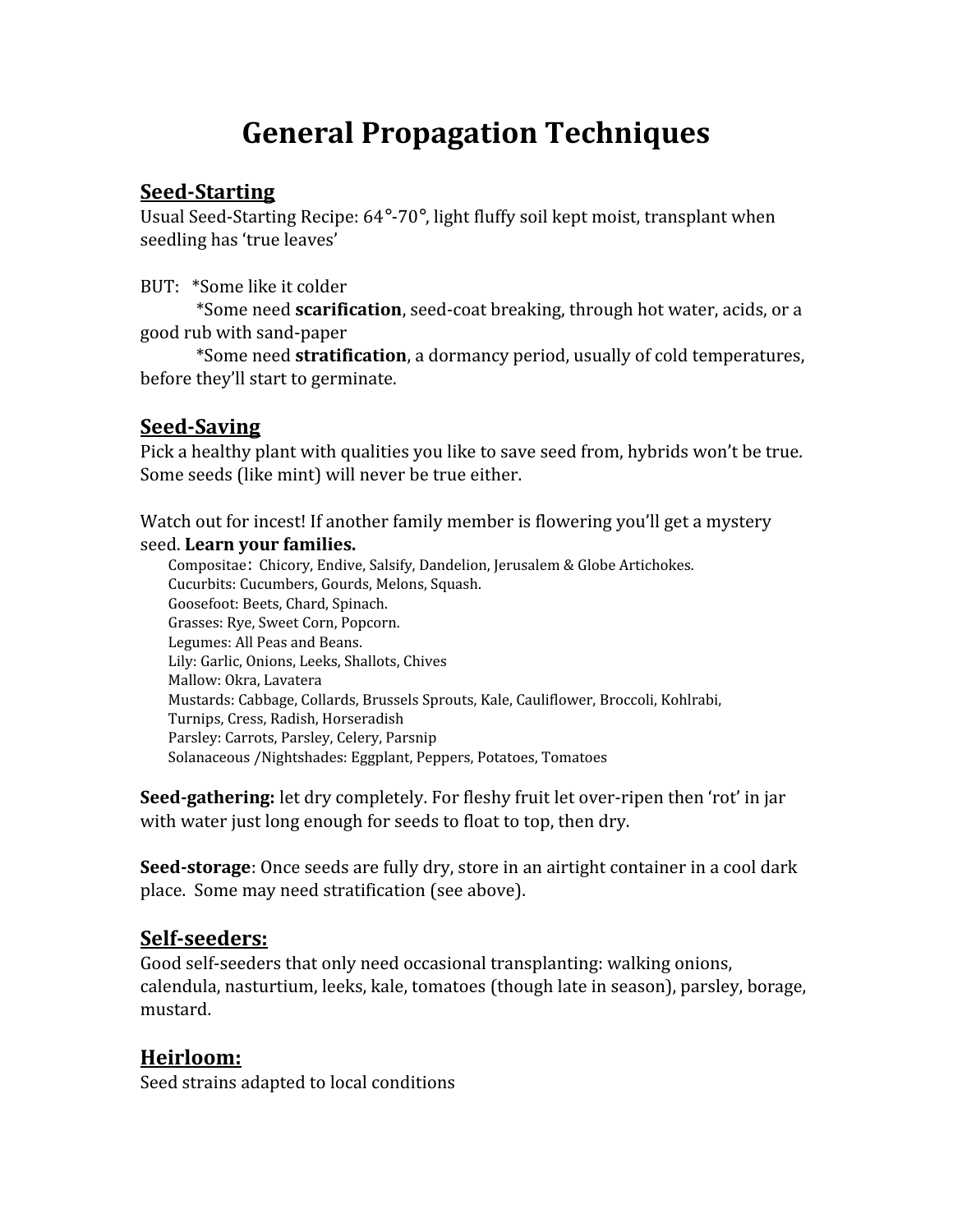## **Open-Pollinated:**

Strains that are 'true to type', produce plants like their parents. Non-hybrids.

#### **Cloning= reproducing exactly, faster than seeds**

**Division** (many herbs, water plants, spreading plants): divide by sawing, snipping daughters off, or prying apart with two garden forks.

**Layering** (many berries and shrubs): pin down runner or branch tip to ground, come back next season and see if it's rooted.

**Cuttings** (many herbs and shrubs): Snip to angled bottom and only a bit of upper leaf. Dip in root-hormone stimulator (can be willow water). Make medium of 3 parts sand to 1 part peat/coconut coir. Be gentle inserting cuttings. Keep medium moist and avoid strong sun/drying out of plants.

Softwood cuttings (this year's growth): tender stem with 5 or so nodes Hardwood cuttings (last year's growth): 8" or so, usually cultured outdoors

**Live staking** (willows, ribes, many tropical plants): cuttings that will root when poked straight into the ground.

#### **Grafting= combining two plants**

Usually one is good tree structure and the other bears a good fruit. Also can be used to graft an edible fruit to a native or ornamental tree base.

**Combine Rootstock…**: Usually forms the roots and base of the tree. Often the 'M + number' or 'G + number' name. This choice has the biggest influence on tree size and adaptation to different soils.

**…With Scionwood**: Usually forms the upper/fruiting part of the tree. The 'variety' name. One tree can bear many different types of scionwood/varieties.

## **Types of grafts:**

**Whip**: Elongated to expose more cambium. Done in late winter with rootstock and scionwood of same size.

**Whip and tongue**: Tongue added to structurally support the graft. Done in late winter with rootstock and scionwood of same size.

**Cleft**: Rootstock split and filled with scionwood. Can be done when rootstock is much wider in diameter than scion. Also late winter.